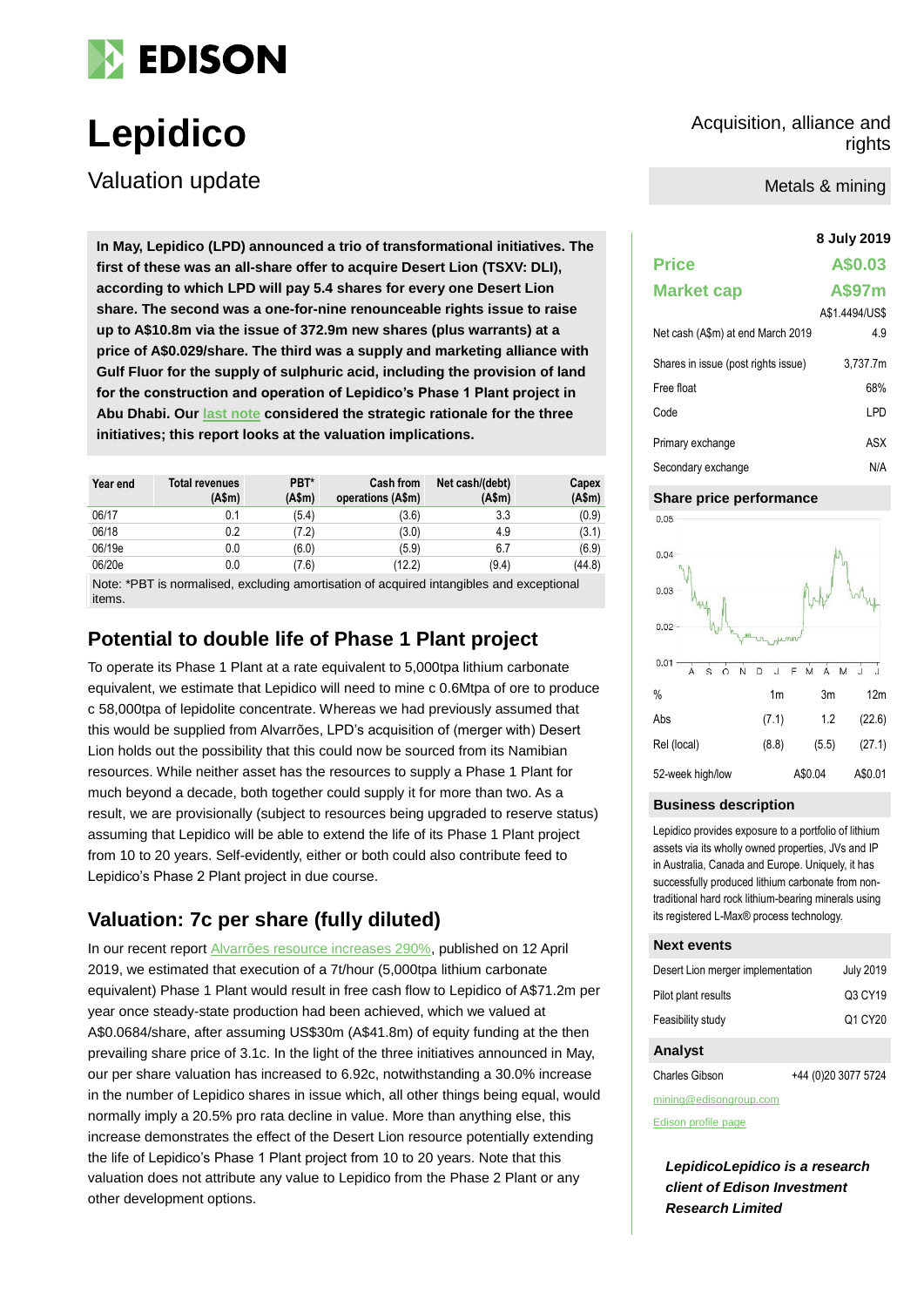

# **Three transformative announcements**

During May, Lepidico announced three transformative initiatives. In the approximately chronological order in which they occurred, these were as follows:

- A one for nine renounceable rights issue involving the issue of up to 372.9m new shares at A\$0.029/share and 186.5m new listed options (exercisable at a price of A\$0.05/share in three years' time) in Lepidico to raise A\$10.8m. The issue closed oversubscribed on 31 May, such that the company then decided to place a further 8,620,690 fully paid ordinary shares at A\$0.029 with 4,310,345 options attached to raise an additional A\$250,000. Investors should note that Edison calculates a Black Scholes valuation for the options (using Lepidico's annual historical share price volatility) of 1.0c apiece (cf 1.4c at the time of our earlier note, on 9 May the decline being the result of the decline in Lepidico's share price since then, from 3.2c to 2.6c). Nevertheless, this remains equivalent to a value of 0.5c per share (there being half a new option issued per new share).
- An all-share offer for Desert Lion (TSXV: DLI), whereby Lepidico will pay 5.4 shares for every one Desert Lion share in issue, or 633.8m shares in total, valuing Desert Lion at A\$18.4m (C\$17.1m, US\$12.7m) at the time of writing, or A\$0.1566/share (C\$0.1455/share). On 28 June, Lepidico announced that Desert Lion shareholders had overwhelmingly voted in favour of the acquisition at its annual general and special meeting of shareholders held the day before, with 99.22% of votes cast approving the transaction. Now that the court hearing for the final order to approve the transaction has also been successfully concluded (announced 5 July), the process of closing the transaction is purely mechanical and administrative and is expected to be completed later this month. In light of this, management teams from both Lepidico and Desert Lion are in the process of travelling to Namibia to ensure a smooth post-merger transition and to commence exploration activity immediately following the deal's closing.
- A supply and marketing alliance with Gulf Fluor for the supply of sulphuric acid, including the provision of land for the construction and operation of Lepidico's Phase 1 Plant project in the Industrial City of Abu Dhabi (ICAD).

In our last note, Lepidico [\(Acquisition, rights offer and Gulf Fluor alliance,](https://www.edisongroup.com/publication/acquisition-rights-offer-and-gulf-fluor-alliance/24117/) published on 9 May), we considered the strategic rationale for the three initiatives, but did not immediately update our valuation, which is the function of this note.

# **Pilot plant updates**

Apart from one slight hiccup, which caused its brief suspension (but is not expected to have any material effect on either costs or timings), the operation of Lepidico's pilot plant has now begun. The salient features of the first campaign to date are:

- The establishment of generator power on site, allowing wet commissioning of the final items of mechanical equipment to be undertaken.
- The completion and sign-off of the programming of pilot plant instrumentation.
- The completion of the hazard and operability (HAZOP) study.
- The concentration of a 15t sample of lepidolite sourced from the Alvarrões mine in Portugal to produce 5.5t of concentrate with a grade of 4% Li<sub>2</sub>O, of which one tonne has been classified as leach feed.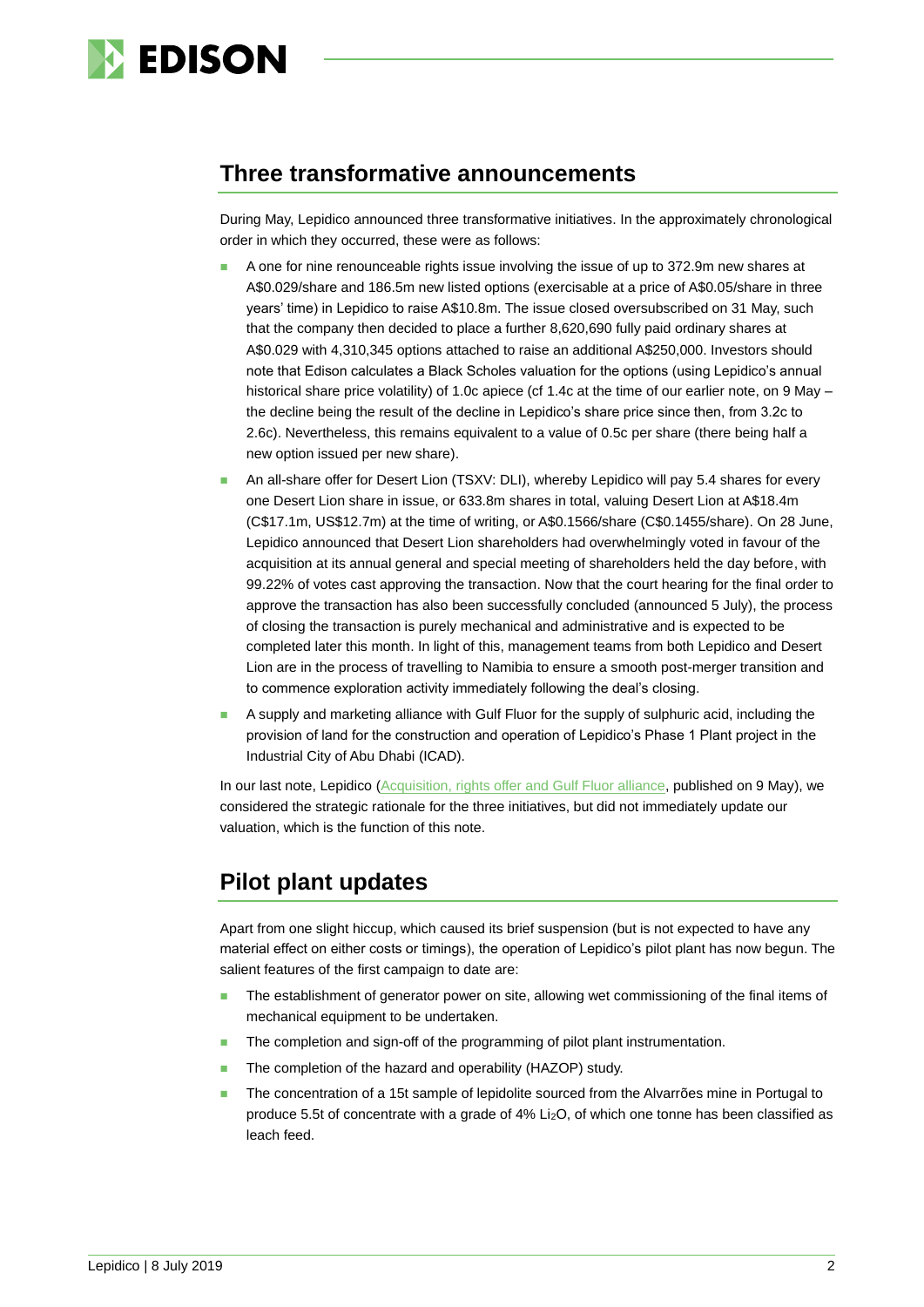

**The commencement of lepidolite concentrate leaching, with ramp up to continuous operation at** a feed rate of 15kg/hour and the imminent production of first lithium sulphate, amorphous silica and sulphate of potash (SOP).

The first pilot plant campaign is expected to run for approximately four weeks throughout July. In the meantime, Strategic Metallurgy has developed the process design criteria for LOH-Max™ and provided it to Lycopodium to undertake the engineering of a LOH-Max circuit for the Phase 1 plant at the same time as engineering a LOH-Max circuit for the pilot plant.

Data from the first pilot plant campaign will be used to critically evaluate all construction materials and mechanical equipment in the plant. The findings from this assessment will then be used to develop a plan for optimal, sustainable operation of the pilot plant in October 2019 at the same as it is retrofitted for LOH-Max operation. At this point the pilot plant will be designated a "Demonstration Plant", suitable for providing lithium chemical samples for the first three stages of lithium chemical qualification. A second Demonstration Plant campaign is then provisionally scheduled for November.

# **Valuation considerations**

The principal effect of Lepidico's three initiatives is the increase in the number of shares in issue as a result of the rights issue and Desert Lion acquisition, which is summarised in the exhibit below.

### **Exhibit 1: LPD share in issue following rights offer and Desert Lion merger/acquisition**

|                                                                                | Number of shares | Percentage increase<br>(%) |
|--------------------------------------------------------------------------------|------------------|----------------------------|
| Shares currently in issue                                                      | 3,356,175,188    |                            |
| Shares offered pursuant to entitlement offer                                   | 372.908.354      | $+11.1%$                   |
| Shares to be issued pursuant to Desert Lion merger/acquisition                 | 633.841.875      | $+18.9%$                   |
| Total after completion of entitlement offer and Desert Lion merger/acquisition | 4,362,925,417    | $+30.0%$                   |
| Course Lopidico                                                                |                  |                            |

Source: Lepidico

Inevitably, both share issues are dilutive to our valuation, albeit the effect of the dilution relating to the rights issue shares will be partly mitigated by the funds raised, while the effect of the dilution relating to the Desert Lion shares will be mitigated by the assets acquired.

## **Desert Lion**

Exhibit 2, below, outlines Desert Lion's balance sheet as at its last year end (31 December 2018) and our estimate of its likely balance sheet as at 30 June 2019, both in Canadian dollars (its reporting currency) and Australian dollars (for the purposes of subsequent consolidation into Lepidico's balance sheet). In the period between 31 December 2018 and 30 June 2019, we expect that cash will have been almost exhausted in the normal course of the running of the company, while C\$4.4m in interim share issues will have been used to reduce trade payables: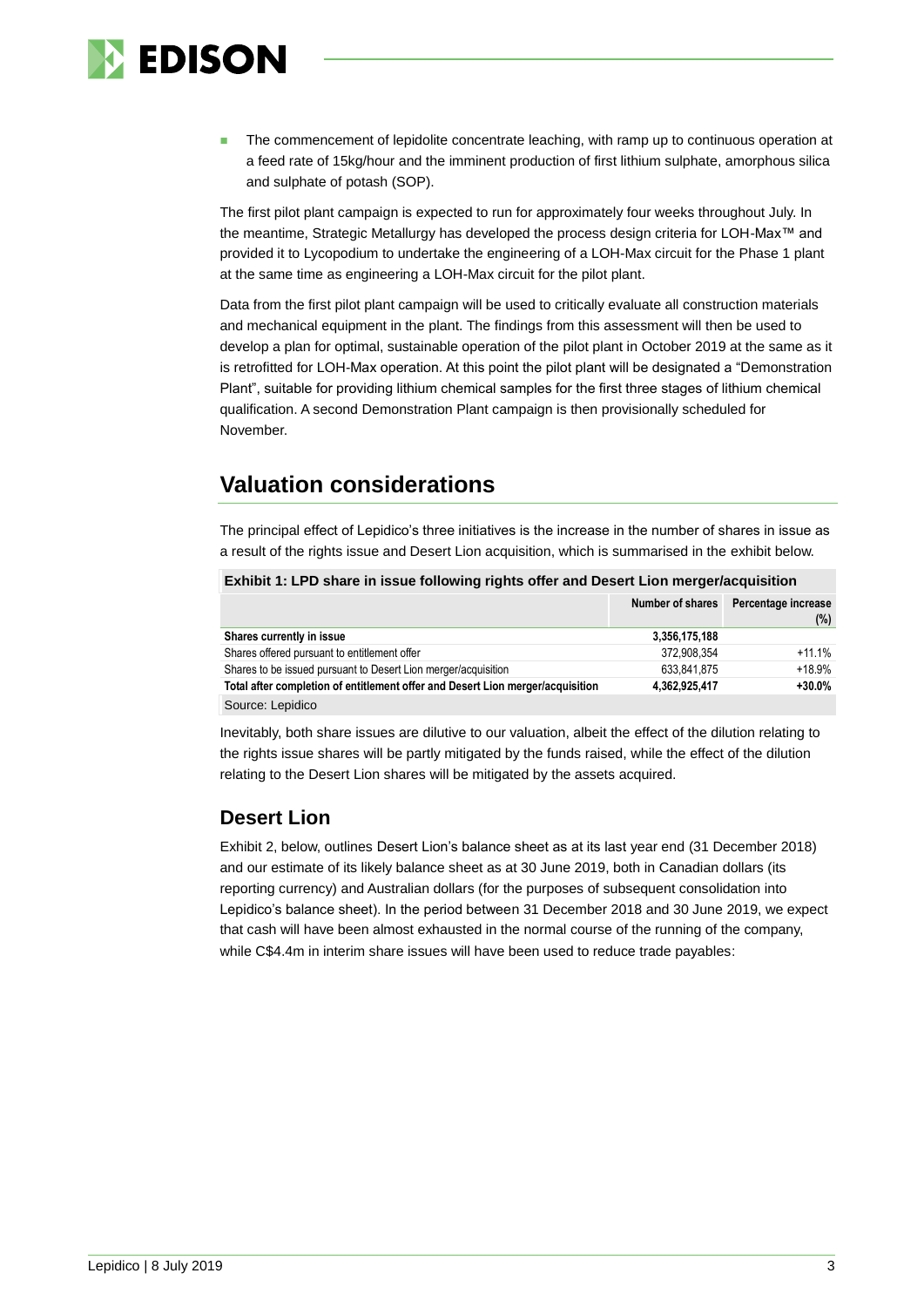

|                                              | <b>End-Dec 2018</b><br>(C\$) | End-June 2019e<br>(C\$) | End-June 2019e<br>(A\$) |
|----------------------------------------------|------------------------------|-------------------------|-------------------------|
| <b>Assets</b>                                |                              |                         |                         |
| <b>Current assets</b>                        |                              |                         |                         |
| Cash and cash equivalents                    | 2,454,963                    | 0                       | 0                       |
| Restricted cash                              | 0                            | $\Omega$                | $\Omega$                |
| Amounts receivable                           | 354,165                      | 354,165                 | 381,152                 |
| Inventory                                    | 0                            | 0                       | 0                       |
| Deposits                                     | 0                            | $\mathbf{0}$            | $\Omega$                |
| Loan receivable                              | 271,336                      | 271,336                 | 292,012                 |
| Prepaid expenses                             | 44,486                       | 44,486                  | 47,876                  |
| Total current assets                         | 3,124,950                    | 669,987                 | 721,040                 |
| Non-current assets                           |                              |                         |                         |
| Deposits                                     | 30,967                       | 30,967                  | 33,327                  |
| Property, plant and equipment                | 17,315,656                   | 17,160,020              | 18,467,614              |
| Exploration and evaluation assets            | 6,332,646                    | 6,474,782               | 6,968,160               |
| Total non-current assets                     | 23,679,269                   | 23,665,769              | 25,469,101              |
| <b>Total assets</b>                          | 26,804,219                   | 24,335,756              | 26,190,141              |
| <b>Liabilities</b>                           |                              |                         |                         |
| <b>Current liabilities</b>                   |                              |                         |                         |
| Trade payables and accrued liabilities       | 7,365,140                    | 2,945,858               | 3,170,332               |
| Subscription receipts                        | 0                            | 0                       | 0                       |
| Offtake prepayment liability                 | $\Omega$                     | $\Omega$                | $\Omega$                |
| Unearned revenue                             | 6,218,394                    | 6,218,394               | 6,692,236               |
| Option liability                             | 0                            | $\Omega$                | $\Omega$                |
| <b>Total current liabilities</b>             | 13,583,534                   | 9,164,252               | 9,862,568               |
| Non-current liabilities                      |                              |                         |                         |
| Liability component of convertible debenture | 3,043,831                    | 3,043,831               | 3,275,771               |
| Total non-current liabilities                | 3,043,831                    | 3,043,831               | 3,275,771               |
| <b>Total liabilities</b>                     | 16,627,365                   | 12,208,083              | 13,138,339              |
| Net assets                                   | 10,176,854                   | 12,127,673              | 13,051,802              |
| Minority interest                            | (1,244,665)                  | (1, 496, 120)           | (1,610,125)             |
| Minority interest (%)                        | $-12.2$                      | $-12.3$                 | $-12.3$                 |
| Net assets attributable                      | 11,421,519                   | 13,623,794              | 14,661,927              |

### **Exhibit 2: Desert Lion balance sheet (31 December 2018 and est 30 June 2019), C\$ and A\$**

Source: Desert Lion, Edison Investment Research. Note: Totals may not add up owing to rounding.

For the purposes of our financial forecasts (see Exhibit 8), we have therefore consolidated this balance sheet into Lepidico's as at the latter's FY19 year end on 30 June 2019. Relative to its forecast net assets of A\$14.7m as at end-June 2019, Lepidico's consideration of A\$18.4m for Desert Lion's equity can thus be seen to include A\$3.7m of goodwill, which we expect will be written off against reserves upon consolidation.

As stated previously, in mitigation of its issue of shares in consideration of Desert Lion, Lepidico will be acquiring tangible assets, particularly in the form of DLI's resources, which are summarised below (including slimes):

#### **Exhibit 3: Desert Lion mineral resource estimate**

| Category                                                                                                           | Cut-off<br>(% Li <sub>2</sub> O) | Tonnage<br>(kt) | Grade<br>(% Li <sub>2</sub> O) | Contained Li <sub>2</sub> O<br>(t) | <b>Contained lithium</b><br>carbonate equivalent (t) |  |
|--------------------------------------------------------------------------------------------------------------------|----------------------------------|-----------------|--------------------------------|------------------------------------|------------------------------------------------------|--|
| Measured                                                                                                           | 0.2                              | 0.00            |                                | 0                                  | 0                                                    |  |
| Indicated                                                                                                          | 0.2                              | 3.069.1         | 0.64                           | 19.547                             | 48.335                                               |  |
| Inferred                                                                                                           | 0.2                              | 5.837.7         | 0.53                           | 30.845                             | 76.273                                               |  |
| Total                                                                                                              | 0.2                              | 8.906.8         | 0.57                           | 50.391                             | 124.608                                              |  |
| Desert Lion interest (80%)                                                                                         | 0.2                              | 7.125.4         | 0.57                           | 40.313                             | 99,686                                               |  |
| $\Omega$ consists the $\Omega$ contribution of the contribution $\Omega$ consists the set of $\Omega$ and $\Omega$ |                                  |                 |                                |                                    |                                                      |  |

Source: Lepidico, Desert Lion, Edison Investment Research. Note: NI 43-101 compliant.

LPD's acquisition consideration of A\$18.4m equates to an enterprise value multiple (including the convertible bond liability acquired) of US\$149.89/t attributable lithium carbonate equivalent (LCE).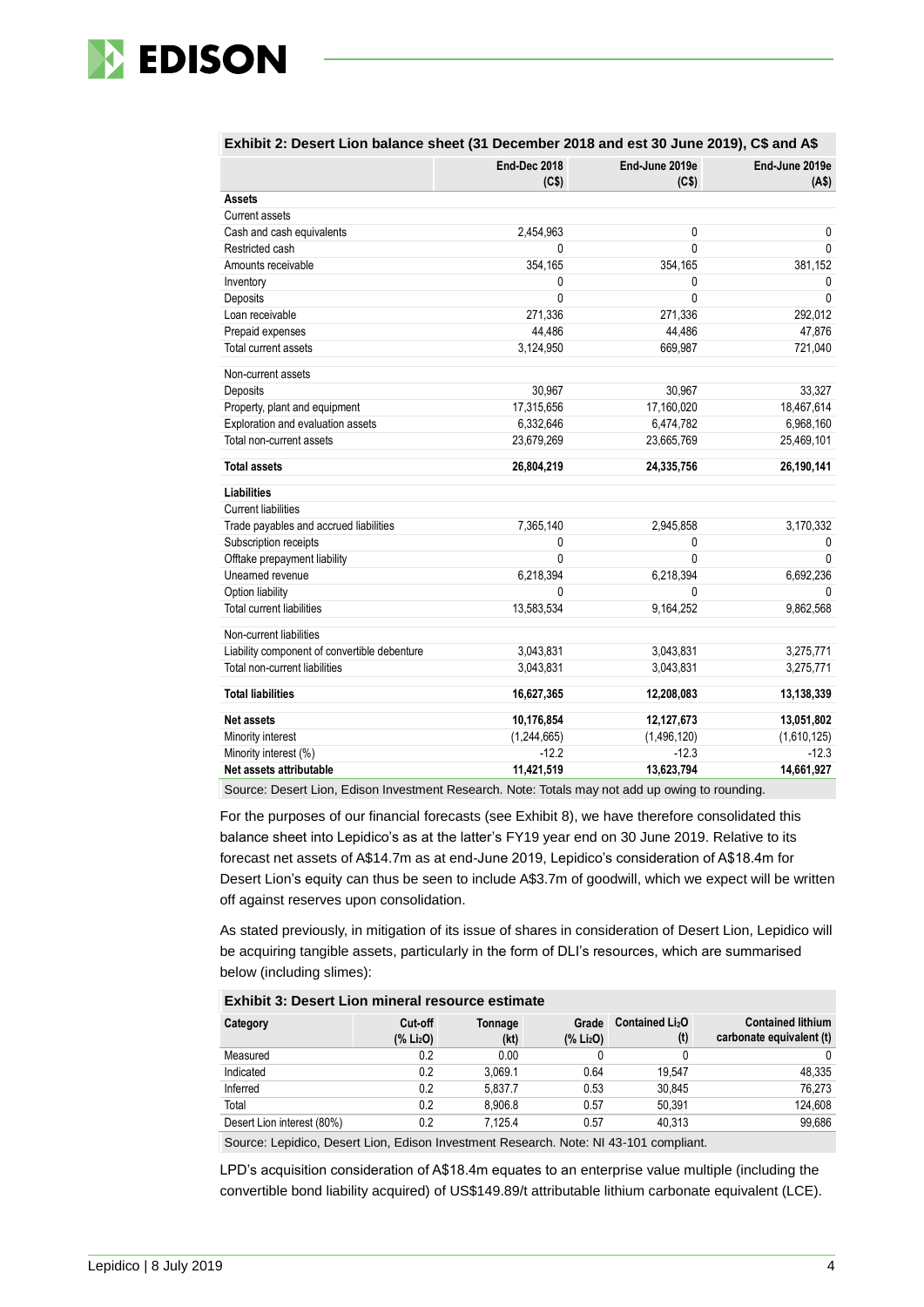

This is a premium to the average value of US\$53.84/t LCE (US\$34.55/t for resources in the indicated and inferred categories) for non-spodumene, non-brine lithium deposits that Edison calculated in its annual report, [Gold stars and black holes: Analysing the discount: From resource to](https://www.edisongroup.com/sector-report/gold-stars-and-black-holes/) [sanction,](https://www.edisongroup.com/sector-report/gold-stars-and-black-holes/) published in January 2019. Excluding the strategic consideration (ie that these resources provide Lepidico with supply-side optionality for the development of its Phase 1 and Phase 2 Plants – see below), we would therefore ordinarily value such a resource at US\$3.4m (attributable), or A\$5.0m, or 0.09 Australian cents per fully diluted Lepidico share (ie post-rights issue and post-Desert Lion acquisition etc).

Alternatively, on 1 November 2018, Desert Lion published the results of a preliminary economic assessment (PEA) on its Namibian Lithium project. For an initial capital expenditure of US\$275m, it calculated that the project had a post-tax NPV<sub>8</sub> of US\$109m and a pre-tax internal rate of return of 29% at a lithium carbonate price of US\$13,000/t. Within this context, LPD's acquisition price of US\$14.9m (including Desert Lion's convertible liability) equates to 17.2% of attributable NPV<sub>8</sub>. This compares to an average value of 11.7% for companies at PEA stage calculated in our report, *Gold stars and black holes: Analysing the discount: From resource to sanction*, which would imply a valuation for Desert Lion of US\$10.2m, C\$13.7m or A\$14.8m (or 0.25 Australian cents per fully diluted Lepidico share).

### **Synergies and development optionality**

The NPV calculated by Desert Lion and its consultants for its Nambian Lithium project was based upon a conventional mining and concentration operation at the mine site in conjunction with the operation of a chemical plant at Walvis Bay to produce lithium carbonate. Given its L-Max and LOH-Max technologies, such a chemical plant would be, at best, superfluous to Lepidico and, at worst, a liability. By contrast however, the resources of the project are of significant strategic interest.

In order to operate its 5,680tpa lithium hydroxide monohydrate Phase 1 Plant (equivalent to 5,000tpa lithium carbonate equivalent), we estimate that Lepidico will require a reliable feed of 58,000tpa of lepidolite concentrate. Whereas we had previously assumed that this would be supplied by Alvarrões in the first instance, we estimate that it could also be sourced from mining (and concentrating) Desert Lion's Namibian Lithium project resources at a rate of c 0.6Mtpa. A conflation of Desert Lion's resource base with that of Alvarrões is as follows:

| EXHIDIL 4. DOJOH EIOH PRIJ AIVAN 003 1030ANOG INVOLKOHY |                 |                                                 |                                    |                                                      |  |  |  |  |
|---------------------------------------------------------|-----------------|-------------------------------------------------|------------------------------------|------------------------------------------------------|--|--|--|--|
| Category                                                | Tonnage<br>(Mt) | Grade<br>$(% \mathbf{A})$ (% Li <sub>2</sub> O) | Contained Li <sub>2</sub> O<br>(t) | <b>Contained lithium</b><br>carbonate equivalent (t) |  |  |  |  |
| Alvarrões                                               |                 |                                                 |                                    |                                                      |  |  |  |  |
| Measured                                                | 0.00            | 0.00                                            | 0                                  | 0                                                    |  |  |  |  |
| Indicated                                               | 2.60            | 0.87                                            | 22,584                             | 55,846                                               |  |  |  |  |
| Inferred                                                | 3.27            | 0.87                                            | 28,471                             | 70,403                                               |  |  |  |  |
| Total                                                   | 5.87            | 0.87                                            | 51,055                             | 126,249                                              |  |  |  |  |
|                                                         |                 |                                                 |                                    |                                                      |  |  |  |  |
| <b>Desert Lion</b>                                      |                 |                                                 |                                    |                                                      |  |  |  |  |
| Measured                                                | 0.0             | 0.00                                            | 0                                  | 0                                                    |  |  |  |  |
| Indicated                                               | 3.07            | 0.64                                            | 19,547                             | 48,335                                               |  |  |  |  |
| Inferred                                                | 5.84            | 0.53                                            | 30,845                             | 76,273                                               |  |  |  |  |
| Total                                                   | 8.91            | 0.57                                            | 50,391                             | 124,608                                              |  |  |  |  |
| Total                                                   |                 |                                                 |                                    |                                                      |  |  |  |  |
| Measured                                                | 0.00            | 0.00                                            | 0                                  | 0                                                    |  |  |  |  |
| Indicated                                               | 5.67            | 0.74                                            | 42,131                             | 104,181                                              |  |  |  |  |
| Inferred                                                | 9.11            | 0.65                                            | 59,316                             | 146,676                                              |  |  |  |  |
| Total                                                   | 14.78           | 0.69                                            | 101,446                            | 250,857                                              |  |  |  |  |
| .                                                       |                 |                                                 |                                    |                                                      |  |  |  |  |

**Exhibit 4: Desert Lion plus Alvarrões resource inventory**

Source: Lepidico, Desert Lion, Edison Investment Research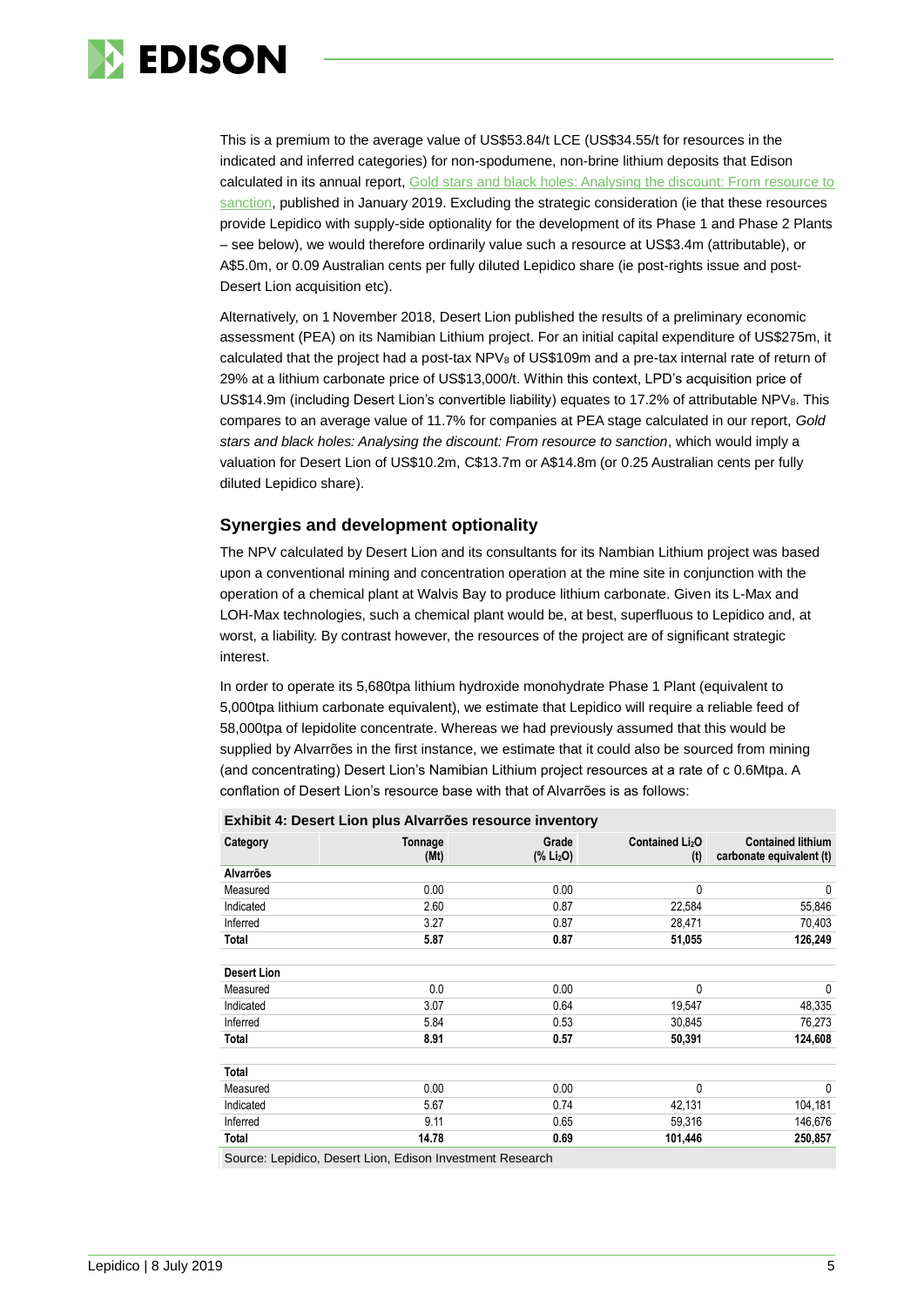

It can be seen from this exhibit that neither Alvarrões's nor Desert Lion's resources alone are capable of supplying its Phase 1 Plant project at such a rate for an extended period of time. However, together they are capable of doing so for almost 30 years (with the proviso that inferred resources are eventually upgraded to the indicated category so that they may then become part of the mineral reserve inventory). As a consequence of Lepidico's acquisition of DLI (and for the purposes of its financial modelling), Edison has therefore assumed that the company will now be able to extend the life of its Phase 1 Plant project from 10 to 20 years. Self-evidently, in due course, either or both could also contribute feed to Lepidico's Phase 2 Plant project. Other assumptions that Edison has made regarding a mining and concentrating operation at Desert Lion's Namibian Lithium project (largely derived from its PEA – see above) are as follows:

| Item                                                                        | <b>Assumption</b>                                               |
|-----------------------------------------------------------------------------|-----------------------------------------------------------------|
| <b>Mining operation</b>                                                     |                                                                 |
| Stripping ratio                                                             | 5.42                                                            |
| Variable mining costs                                                       | US\$2.63/t moved                                                |
| Fixed costs                                                                 | US\$0.74m pa                                                    |
|                                                                             |                                                                 |
| Concentrator                                                                |                                                                 |
| Concentrator opex                                                           | US\$136.47 per dry metric tonne lepidolite concentrate produced |
| By-product credits                                                          | 0                                                               |
| Transport costs (mine-Walvis Bay)                                           | US\$17.70 per dry metric tonne lepidolite concentrate           |
| Freight costs (Walvis Bay-Phase 1 Plant)                                    | US\$27.48 per dry metric tonne lepidolite concentrate           |
| Capex                                                                       |                                                                 |
| Mining capex                                                                | <b>US\$2.9m</b>                                                 |
| Concentrator                                                                | US\$10.3m                                                       |
| Tailings (included in concentrator capex)                                   | US\$1.9m                                                        |
| Sustaining and closure costs                                                | US\$26.3m (average US\$1.3m pa)                                 |
| Course: Edison Investment Dessarch, Desart Lion NIL 49,404 toobnisel repart |                                                                 |

**Exhibit 5: Edison assumptions regarding Namibian Lithium project mine and concentrator**

Source: Edison Investment Research, Desert Lion NI 43-101 technical report

Based on these assumptions, we estimate that Lepidico will be able to produce lepidolite concentrate from DLI's Namibian Lithium project assets at a cost of US\$343.07/t (CFR). This compares with the US\$385/t at which we previously assumed that its Phase 1 Plant project would have purchased concentrate. The extent to which LPD's Namibian Lithium project may sell concentrate to the Phase 1 Plant project above cost is an issue of transfer pricing within the group. For the purposes of our financial analysis however, we have assumed that the mining and concentrating operation will continue to sell concentrate to the Phase 1 Plant at US\$385/t (CFR) and that the resulting 'profit' generated from this 9.1% margin will be taxable in Namibia at a rate of 37.5%. The fact that Desert Lion owns only 80% of the project will also give rise to a minority interest in the net profit earned. In addition, we have also assumed that the enlarged group will incur US\$4.93m in additional operational expenditure in FY20 and FY21 on exploration and definition drilling, mining and engineering studies and concentrator and tailings test-work.

### **Other**

Apart from the effects of dilution inherent in the rights issue and the Desert Lion acquisition, other factors for which we have adjusted our valuation are:

- The decline in Lepidico's share price from 3.2 Australian cents per share to 2.6c at the time of writing. We continue to expect that Lepidico will look to (part) finance its Phase 1 Plant project via US\$30m in equity fund-raising in FY20, which we assume will be conducted at the prevailing share price (which therefore affects future assumed dilution).
- Foreign exchange rates. In the wake of the Australian general election in May the forex rate has fallen from A\$1.3936/US\$ to A\$1.4494/US\$. Moreover, the new Liberal majority government is expected to pursue economic policies that are consistent with low domestic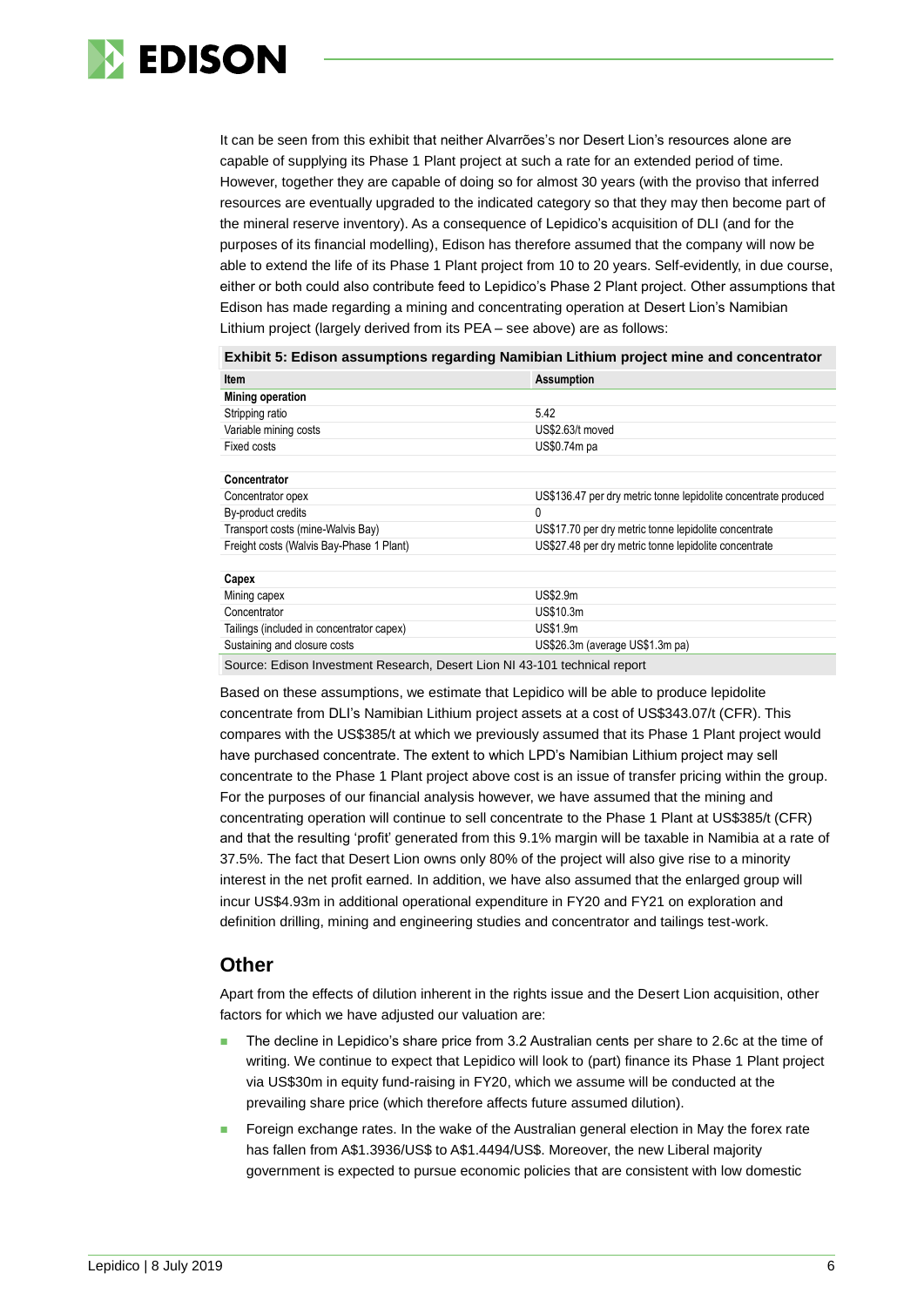

interest rates (albeit these are set by an independent central bank) and a weak Australian dollar.

The other significant change in our assumptions concerns timing. As noted in our last report, within the last few months, Lepidico has undertaken a number of initiatives that will affect the timing of its feasibility study on the Phase 1 plant project. These include:

- The extension of the Phase 1 Plant project feasibility study to incorporate an LOH-Max circuit for the production of lithium hydroxide (cf lithium carbonate from the L-Max plant alone).
- The evaluation of a plant development at ICAD.
- The redesign of mining activities at Alvarrões to reflect the expanded resource (see our note [Alvarrões resource increases 290%,](https://www.edisongroup.com/publication/alvarroes-resource-increases-290/23923) published on 12 April 2019).

Lepidico's ICAD trade-off study is anticipated to be complete in the second half of 2019. The engineering required to incorporate an LOH-Max circuit into the plant is expected to be completed in the fourth quarter of calendar year 2019. Ore reserve delineation, mine design and scheduling at Alvarrões is expected to be finalised in early 2020. Once these studies are completed, they will then be incorporated into the final feasibility study in early 2020 at the same time that Lepidico will be seeking to finalise its offtake and financing arrangements. In recognition of these considerations therefore, whereas Edison had hitherto expected first revenue from the Phase 1 Plant project in FY21, we have now deferred this by six months to FY22.

# **Valuation**

In the light of the issues considered above (and notwithstanding the 20.5% pro rata decline in value that alone would be expected from a 30.0% increase in shares) our valuation of Lepidico has actually increased from 6.84 Australian cents to 6.92c. A graph of our updated EPS and (maximum potential) DPS forecasts for the first 20 years of the Phase 1 Plant project life (cf 10 years previously) is as follows:



**Exhibit 6: Edison estimate of future Lepidico EPS and (maximum potential) DPS**

#### Source: Edison Investment Research

More than anything else, this increase demonstrates the effect of the increased life that the additional resources at Desert Lion potentially confer on the Phase 1 Plant project, as shown in the waterfall chart below: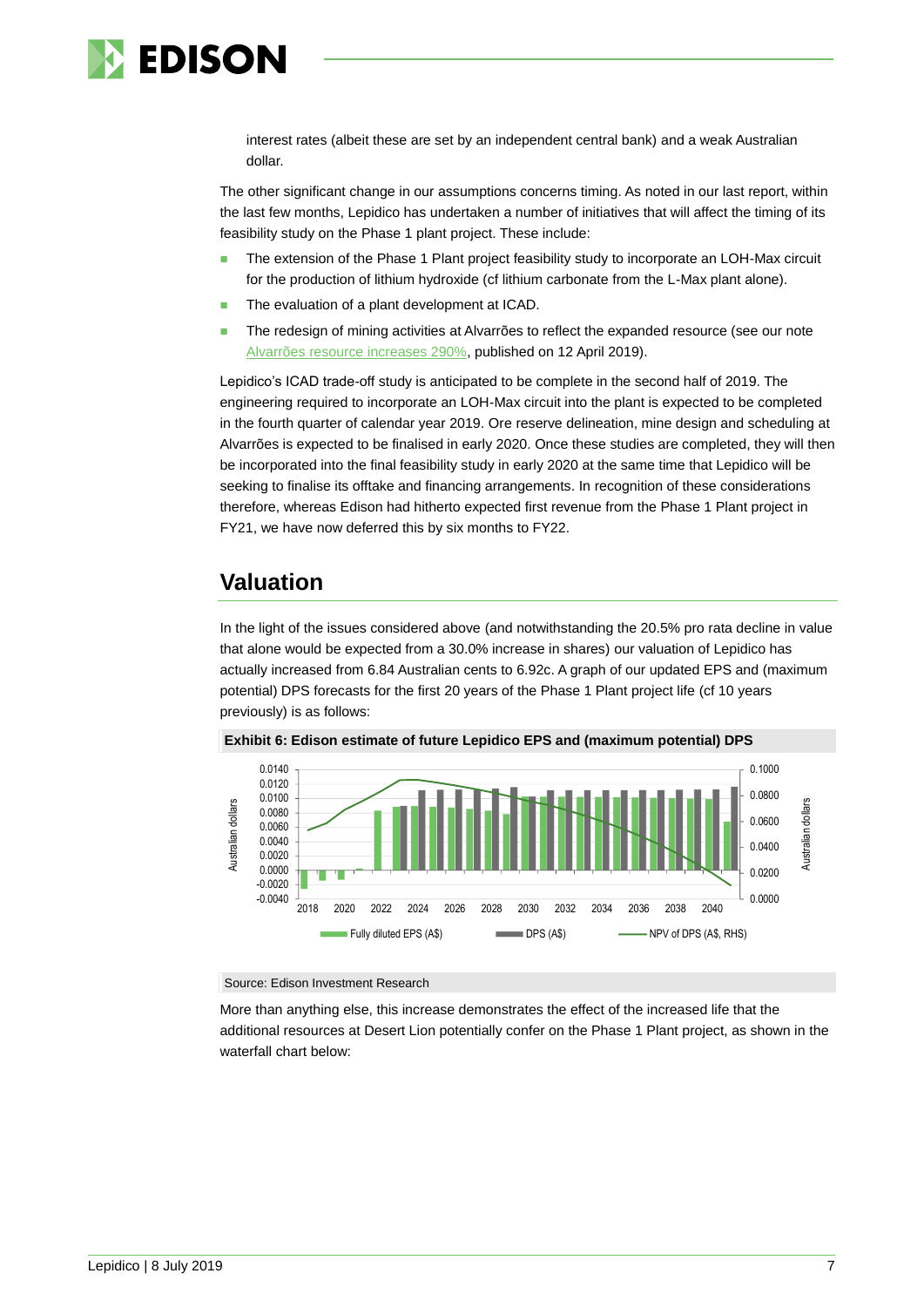



#### **Exhibit 7: Lepidico per share valuation evolution, February-June 2019**

#### Source: Edison Investment Research

Note that this valuation is fully diluted in that it accounts not only for shares issued in respect of the one-for-nine rights issue and Desert Lion acquisition, but also for assumed US\$30m equity issuance in FY20. It also treats the convertible bond as conventional debt. However, the note may be converted into Desert Lion equity at a price of C\$0.20/share (equivalent to a Lepidico share price of 4 Australian cents at the time of writing) at any time prior to maturity, which is 10 December 2020. Originally bearing interest at a rate of 12% pa to be settled in cash and shares, in April DLI issued the financier, API, with shares to convert the note into a zero-coupon instrument. Nevertheless, if the convertible is instead fully converted into 108m Lepidico shares, our valuation reduces by fractionally less than 1%, to 6.85 Australian cents per share.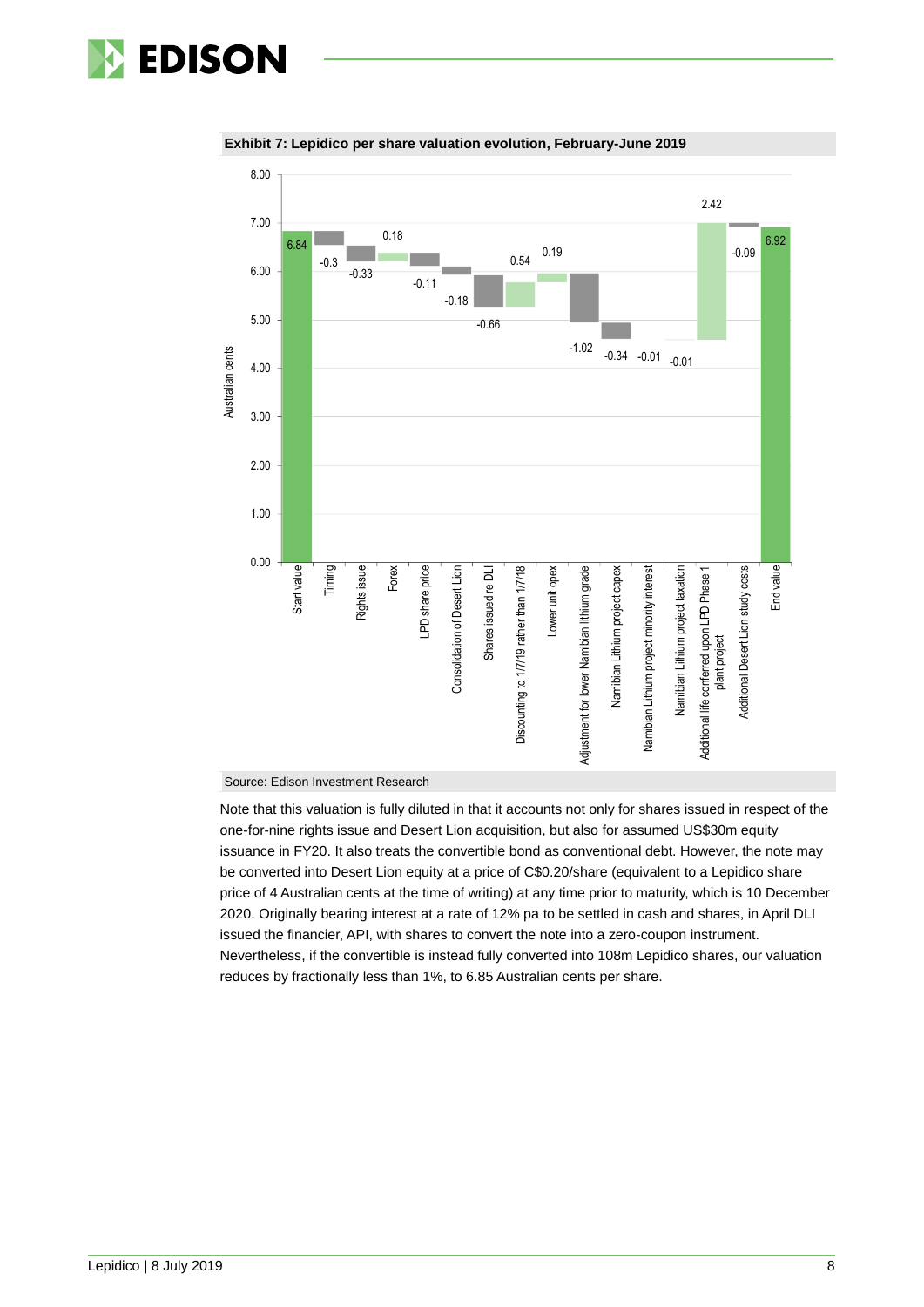

### **Exhibit 8: Financial summary**

| Accounts: IFRS, Yr end: June, AUD: Thousands | 2015           | 2016         | 2017         | 2018         | 2019e    | 2020e           |
|----------------------------------------------|----------------|--------------|--------------|--------------|----------|-----------------|
| <b>Total revenues</b>                        | 9              | 116          | 127          | 171          | 16       | $\bf{0}$        |
| Cost of sales                                | 0              | 0            | 0            | 0            | (2, 174) | 0               |
| Gross profit                                 | 9              | 116          | 127          | 171          | (2, 158) | $\mathbf{0}$    |
| SG&A (expenses)                              | (455)          | (617)        | (912)        | (5, 284)     | (3,868)  | (3, 146)        |
| Other income/(expense)                       | 0              | 0            | 0            | 0            | 0        | 0               |
| Exceptionals and adjustments                 | (16)           | (415)        | (878)        | (2, 171)     | 0        | $\mathbf{0}$    |
| Depreciation and amortisation                | (5)            | (6)          | (6)          | (6)          | (9)      | (4, 494)        |
| Reported EBIT                                | (467)          | (923)        | (1,670)      | (7, 290)     | (6,035)  | (7,640)         |
| Finance income/(expense)                     | (18)           | (5)          | 128          | 70           | 24       | 34              |
| Other income/(expense)                       | (559)          | (448)        | (3, 815)     | 0            | 0        | $\mathbf{0}$    |
| Exceptionals and adjustments                 | 0              | (888)        | 0            | 0            | 0        | $\Omega$        |
| Reported PBT                                 | (1,044)        | (2,263)      | (5, 357)     | (7, 220)     | (6,011)  | (7,607)         |
| Income tax expense (includes exceptionals)   | 0              | 0            | 0            | 0            | 0        | 0               |
| Reported net income                          | (1,044)        | (2, 263)     | (5, 357)     | (7, 220)     | (6,011)  | (7,607)         |
| Basic average number of shares, m            | 178            | 465          | 1,802        | 2,624        | 3,632    | 5,199           |
| Basic EPS (c)                                | (0.0)          | (0.0)        | (0.0)        | (0.0)        | (0.0)    | (0.0)           |
|                                              |                |              |              |              |          |                 |
| <b>Balance sheet</b>                         |                |              |              |              |          |                 |
| Property, plant and equipment                | 9              | 4            | 8            | 27           | 25,434   | 65,786          |
| Goodwill                                     | $\mathbf{0}$   | $\mathbf{0}$ | $\mathbf{0}$ | 0            | 0        |                 |
| Intangible assets                            | 0              | 16,204       | 16,698       | 19,027       | 19,027   | 19,027          |
| Other non-current assets                     | 1,485          | 715          | 1,620        | 730          | 7,731    | 7,731           |
| Total non-current assets                     | 1,494          | 16,922       | 18,326       | 19,783       | 52,191   | 92,544          |
| Cash and equivalents                         | 53             | 650          | 3,307        | 4,860        | 10,015   | 10,015          |
| Inventories                                  | 0              | 0            | 0            | 0            | 1        | 0               |
| Trade and other receivables                  | 4              | 3,886        | 706          | 712          | 1,077    | $\mathbf{0}$    |
| Other current assets                         | $\mathbf{0}$   | $\mathbf{0}$ | 0            | $\mathbf{0}$ | 0        | $\mathbf{0}$    |
| Total current assets                         | 57             | 4.537        | 4,013        | 5,572        | 11,094   | 10,015          |
| Non-current loans and borrowings             | 0              | 0            | 0            | 0            | 3,276    | 19,419          |
| Other non-current liabilities                | $\mathbf{0}$   | $\mathbf{0}$ | $\mathbf{0}$ | $\mathbf{0}$ | 0        | $\mathbf{0}$    |
|                                              | $\mathbf{0}$   |              |              |              | 3,276    |                 |
| Total non-current liabilities                |                | $\mathbf{0}$ | $\mathbf{0}$ | $\mathbf{0}$ |          | 19,419          |
| Trade and other payables                     | 105            | 614          | 1,663        | 804          | 10,394   | 259<br>$\Omega$ |
| Current loans and borrowings                 | 115            | $\mathbf{0}$ | 0            | 0            | 0        |                 |
| Other current liabilities                    | 40             | 33           | 46           | 51           | 51       | 51              |
| Total current liabilities                    | 260            | 647          | 1,709        | 856          | 10,445   | 310             |
| Equity attributable to company               | 1,292          | 20,812       | 20,630       | 24,500       | 51,174   | 84,441          |
| Non-controlling interest                     | 0              | 0            | 0            | 0            | (1,610)  | (1,610)         |
|                                              |                |              |              |              |          |                 |
| <b>Cash flow statement</b>                   |                |              |              |              |          |                 |
| Profit for the year                          | (1,044)        | (2, 263)     | (5, 357)     | (7, 220)     | (6,011)  | (7,607)         |
| <b>Taxation expenses</b>                     | 0              | 0            | 0            | 0            | 0        |                 |
| Depreciation and amortisation                | 5              | 6            | 6            | 6            | 9        | 4,494           |
| Share based payments                         | 450            | 40           | 1,736        | 2,138        | 0        |                 |
| Other adjustments                            | (451)          | 1,036        | (162)        | 2,066        | 0        | 0               |
| Movements in working capital                 | (10)           | 132          | 133          | (28)         | 82       | (9,057)         |
| Interest paid / received                     | 0              | 0            | 0            | 0            | 0        | 0               |
| Income taxes paid                            | $\mathbf{0}$   | 0            | $\mathbf{0}$ | 0            | 0        | $\mathbf{0}$    |
| Cash from operations (CFO)                   | (1,050)        | (1,049)      | (3.644)      | (3,038)      | (5,920)  | (12, 170)       |
| Capex                                        | (9)            | (63)         | (861)        | (3,057)      | (6,948)  | (44, 846)       |
| Acquisitions & disposals net                 | $\overline{0}$ | 32           | 122          | 110          | 0        | $\mathbf{0}$    |
| Other investing activities                   | (563)          | (80)         | 0            | 0            | 0        | $\mathbf{0}$    |
| Cash used in investing activities (CFIA)     | (572)          | (111)        | (739)        | (2,947)      | (6,948)  | (44, 846)       |
| Net proceeds from issue of shares            | 1,505          | 1,872        | 7,040        | 7,555        | 18,023   | 40,873          |
| Movements in debt                            | 100            | (115)        | 0            | 0            | 0        | 16,143          |
| Other financing activities                   | 0              | 0            | 0            | 0            | 0        | 0               |
| Cash from financing activities (CFF)         | 1,605          | 1,757        | 7,040        | 7,555        | 18,023   | 57,016          |
| Increase/(decrease) in cash and equivalents  | (18)           | 597          | 2,657        | 1,570        | 5,155    | 0               |
| Currency translation differences and other   | 0              | 0            | 0            | (17)         | 0        | $\mathbf{0}$    |
| Cash and equivalents at end of period        | 53             | 650          | 3,307        | 4,860        | 10,015   | 10,015          |
| Net (debt) cash                              | (61)           | 650          | 3,307        | 4,860        | 6,740    | (9, 403)        |
| Movement in net (debt) cash over period      | (61)           | 711          | 2,657        | 1,553        | 1,880    | (16, 143)       |
|                                              |                |              |              |              |          |                 |

Source: Company accounts, Edison Investment Research